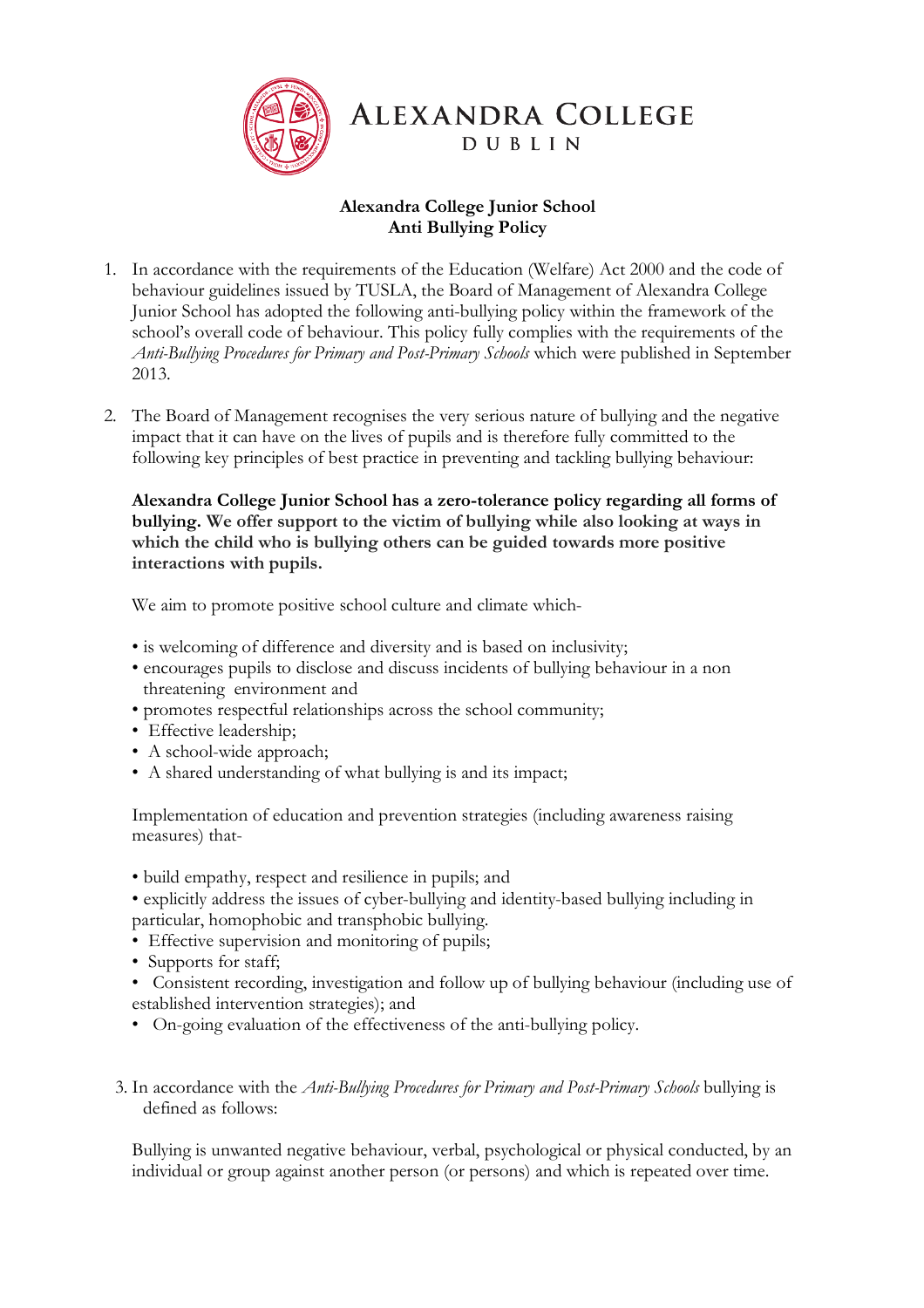The following types of bullying behaviour are included in the definition of bullying:

- deliberate exclusion, malicious gossip and other forms of relational bullying,
- cyber-bullying and

• identity-based bullying such as homophobic bullying, racist bullying, bullying based on a person's membership of the Traveller community and bullying of those with disabilities or special educational needs.

Isolated or once-off incidents of intentional negative behaviour, including a once-off offensive or hurtful text message or other private messaging, do not fall within the definition of bullying and should be dealt with, as appropriate, in accordance with the school's code of behaviour.

However, in the context of this policy, placing a once-off offensive or hurtful public message, image or statement on a social network site or other public forum where that message, image or statement can be viewed and/or repeated by other people will be regarded as bullying behaviour.

Negative behaviour that does not meet this definition of bullying will be dealt with in accordance with the school's code of behaviour.

Additional information on different types of bullying is set out in Section 2 of the *Anti-Bullying Procedures for Primary and Post-Primary Schools*.

4. The relevant teacher(s) for investigating and dealing with bullying is (are) as follows:

Head of Junior School: Avril Lamplugh

Aisling Gorry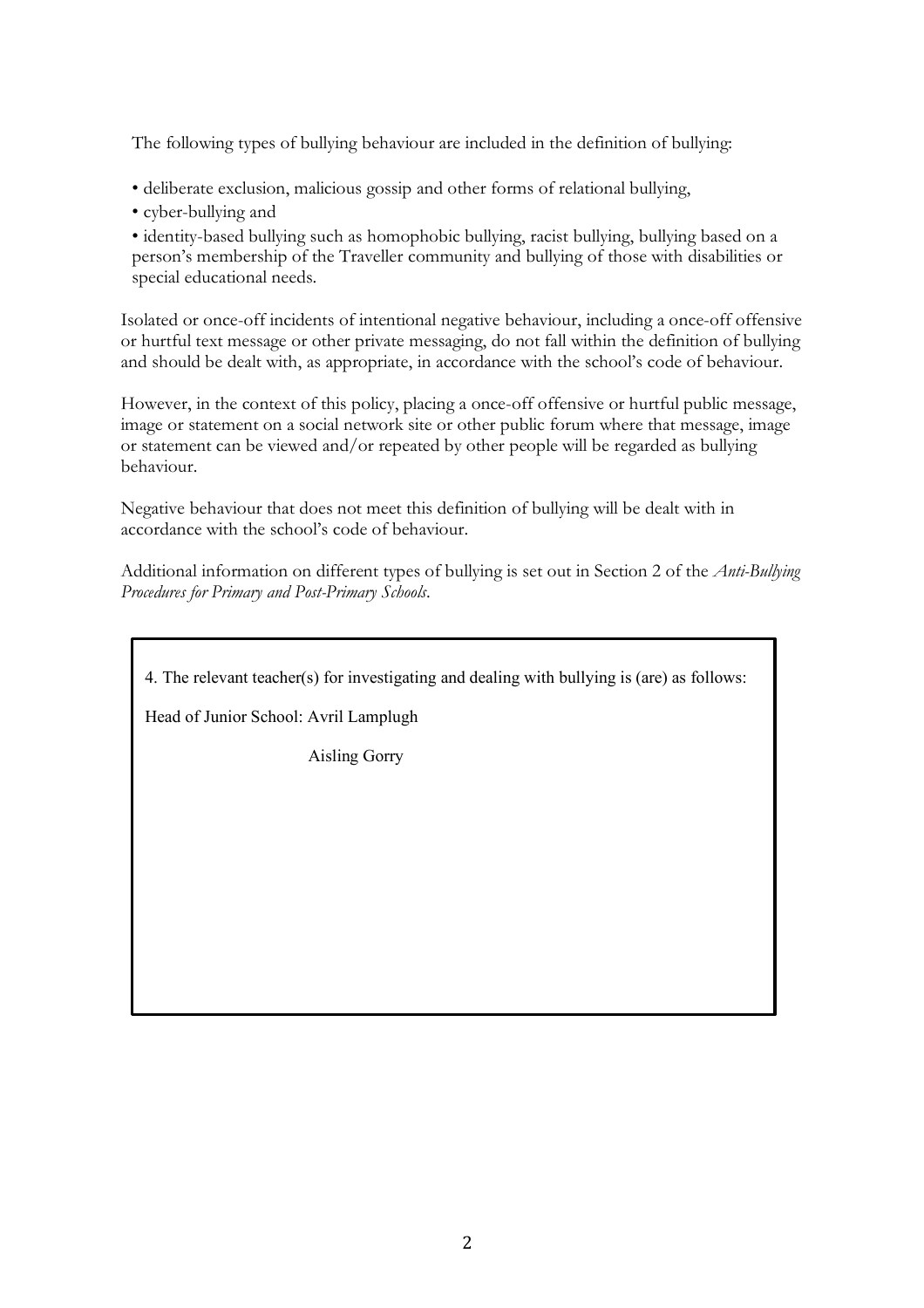- 5. The education and prevention strategies (including strategies specifically aimed at cyber- bullying, homophobic and transphobic bullying) that will be used by the school are as follows :
	- Teach "Stay Safe" programme
	- Address topic of bullying in the Relationship and Sexual Education Programme for J5 and J6
	- Discuss all aspects of bullying at an age appropriate level in SPHE lessons throughout all classes of the Junior School
	- Focus on positive digital citizenship in IT lessons
	- Foster a culture of open communication where concerns can be addressed
	- Encourage pupils to tell their parents, teacher or a trusted adult if they are concerned about either themselves or someone else experiencing bullying
	- Promote attendance at the Parents' Education Evening to attend a talk by guest speakers on bullying
	- Provide handouts to parents advising of strategies, websites and recommend reading to promote knowledge and strategies for dealing with bullying
	- Provide in-service training for staff to promote intervention strategies and to review and revise our policy and approach
	- Display our IT rules and school rules devised by the children
	- Explicitly explain that bullying is a serious issue which will not be tolerated and it cannot be explained as "joking" or "being funny"
	- Tell stories during assembly and circle time which cover bullying from the perspective of the bully and victim
	- Advise that the history of sites visited on school IT equipment can be monitored by the school and perpetrators of bullying can be identified

- 6. The school's procedures for investigation, follow-up and recording of bullying behaviour and the established intervention strategies used by the school for dealing with cases of bullying behaviour are as follows:
	- Contact the Class Teacher to report the bullying incident
	- Class Teacher will then investigate the incident first with the child who is alleged to have been bullied and then with any other students involved.
	- Inform the Head of the Junior School and other relevant staff as soon as bullying is reported or observed
	- Keep detailed notes of all interactions with the pupils and parents
	- Regularly review progress made

•

- Provide support and strategies for dealing with bullying to both the parents and pupils involved
- Communicate the school's policy, procedure and expectations in resolving the bullying issues raised
- Impose appropriate sanctions which will be in line with the schools' Code of Conduct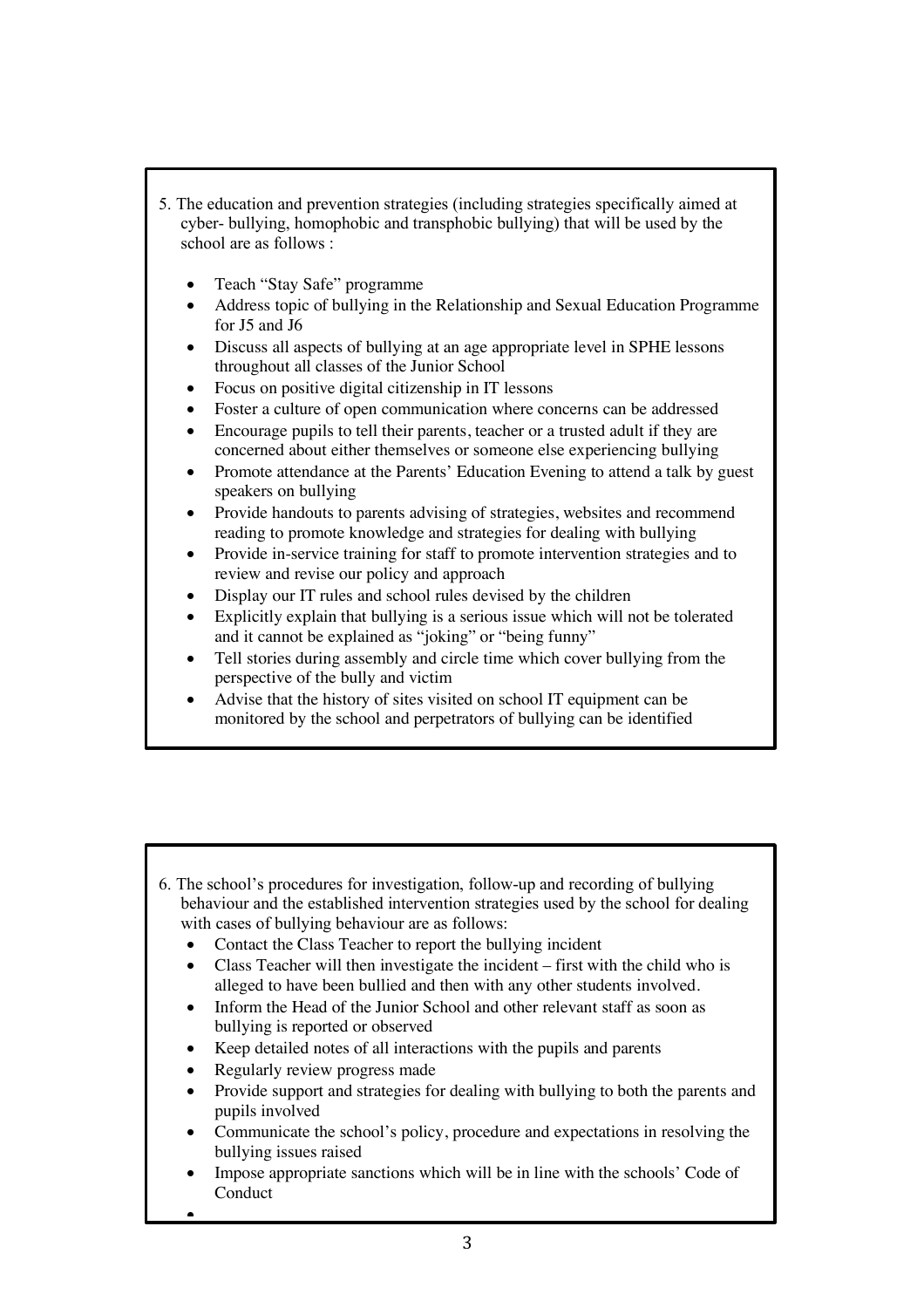7. The school's programme of support for working with pupils affected by bullying is as follows

- Reinforce the importance of telling
- Respect the confidentiality of the issues raised and inform relevant staff
- Advise agreed strategies and consequences to parents for coping with a child who is bullied or bullies
- Encourage positive friendships
- Maintain a physical distance where possible between pupils involved in bullying
- Monitor free association time for "hotspots" such as in the playground
- Use drama and role play to teach empathy and assertiveness

**8.** 

#### **Supervision and Monitoring of Pupils**

The Board of Management confirms that appropriate supervision and monitoring policies and practices are in place to both prevent and deal with bullying behaviour and to facilitate early intervention where possible.

#### **9. Prevention of Harassment**

The Board of Management confirms that the school will, in accordance with its obligations under equality legislation, take all such steps that are reasonably practicable to prevent the sexual harassment of pupils or staff or the harassment of pupils or staff on any of the nine grounds specified i.e. gender including transgender, civil status, family status, sexual orientation, religion, age, disability, race and membership of the Traveller community.

10. This policy was adopted by the Board of Management in May 2014.

- 11. This policy has been made available to school personnel, published on the school website (or where none exists, is otherwise readily accessible to parents and pupils on request) and provided to the Parents' Association (where one exists). A copy of this policy will be made available to the Department and the patron if requested.
- 12. This policy and its implementation will be reviewed by the Board of Management once in every school year. Written notification that the review has been completed will be made available to school personnel, published on the school website (or where none exists, be otherwise readily accessible to parents and pupils on request) and provided to the Parents' Association (where one exists). A record of the review and its outcome will be made available, if requested, to the patron and the Department.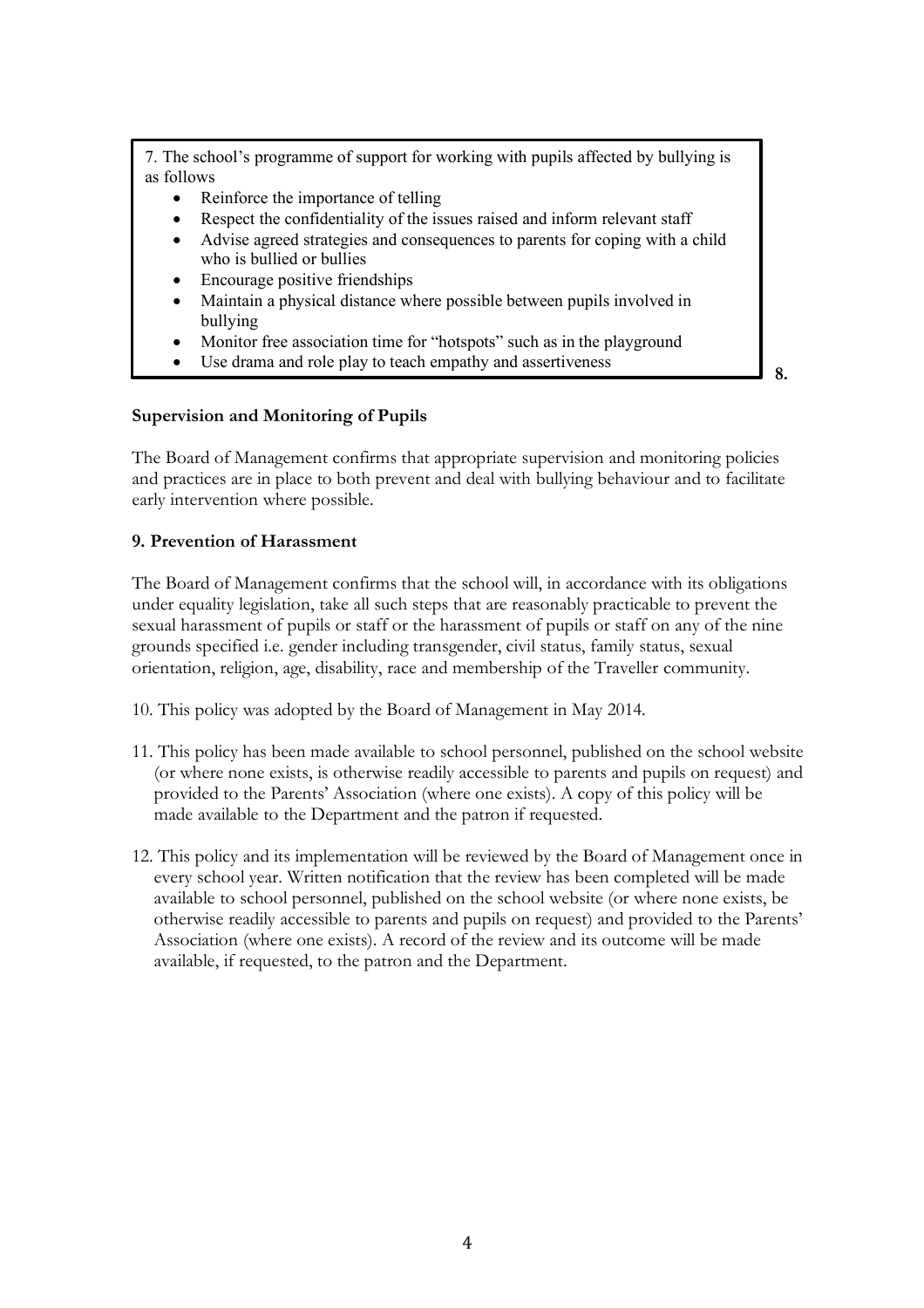# **Appendix 1**

The following are some practical tips for immediate actions that can be taken to help build a positive school culture and climate and to help prevent and tackle bullying behaviour.

- Model respectful behaviour to all members of the school community at all times.
- Explicitly teach pupils what respectful language and respectful behaviour looks like, acts like, sounds like and feels like in class and around the school.
- Display key respect messages in classrooms, in assembly areas and around the school. Involve pupils in the development of these messages.
- Catch them being good notice and acknowledge desired respectful behaviour by providing positive attention.
- Consistently tackle the use of discriminatory and derogatory language in the school this includes homophobic and racist language and language that is belittling of pupils with a disability or SEN.
- Give constructive feedback to pupils when respectful behaviour and respectful language are ignored.
- Have a system of encouragement and rewards to promote desired behaviour and compliance with the school rules and routines.
- Explicitly teach pupils about the appropriate use of social media.
- Positively encourage pupils to comply with the school rules on mobile phone and internet use. Follow up and follow through with pupils who ignore the rules.
- Actively involve parents and/or the Parents' Association in awareness raising campaigns around social media.
- Actively promote the right of every member of the school community to be safe and secure in school.
- Highlight and explicitly teach school rules in pupil friendly language in the classroom and in common areas.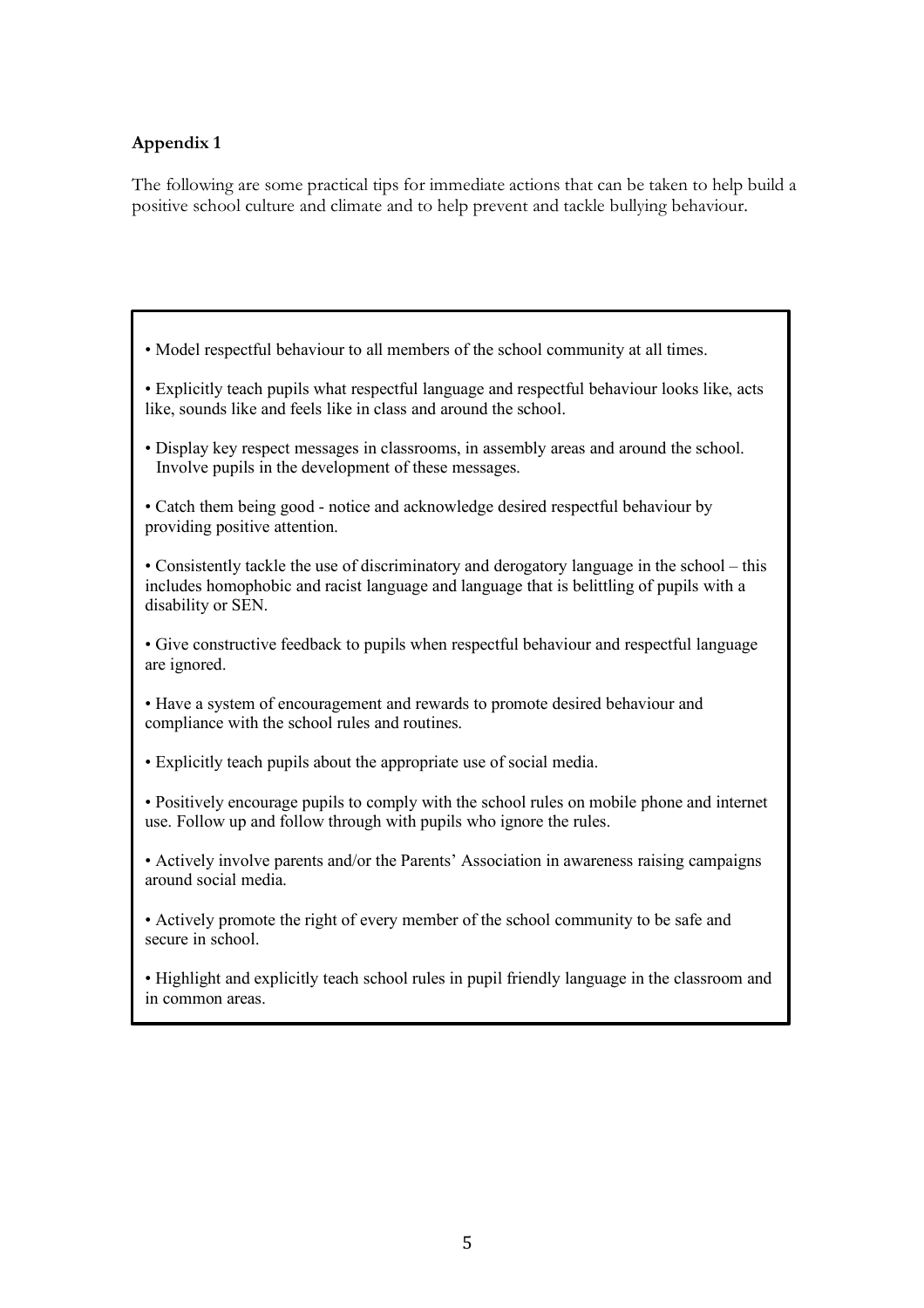# **Appendix 2 Template for Recording Bullying Behaviour**

1. Name of pupil being bullied and class group

Name \_\_\_\_\_\_\_\_\_\_\_\_\_\_\_\_\_\_\_\_\_\_\_\_\_\_\_\_\_\_\_\_\_\_\_\_\_\_\_\_\_Class\_\_\_\_\_\_\_\_\_\_\_\_\_\_\_\_\_\_

2. Name(s) and class(es) of pupil(s) engaged in bullying behaviour

\_\_\_\_\_\_\_\_\_\_\_\_\_\_\_\_\_\_\_\_\_\_\_\_\_\_\_\_\_\_\_\_\_\_\_\_\_\_\_\_\_\_\_\_\_\_\_\_\_\_\_\_\_\_\_\_\_\_\_\_\_\_\_\_\_

3. Source of bullying concern/report (tick relevant box(es))\*

| Pupil concerned |  |
|-----------------|--|
| Other Pupil     |  |
| Parent          |  |
| Teacher         |  |
| Other           |  |

4. Location of incidents (tick relevant box(es))\*

| Playground |  |
|------------|--|
| Classroom  |  |
| Corridor   |  |
| Toilets    |  |
| School Bus |  |
| Other      |  |

5. Name of person(s) who reported the bullying concern

6. Type of Bullying Behaviour (tick relevant box(es)) \*

| Physical Aggression | Cyber -Bullying  |
|---------------------|------------------|
| Damage to Property  | Intimidation     |
| Isolation/Exclusion | Malicious Gossip |
| Name Calling        | Other (specify)  |

7. Where behaviour is regarded as identity-based bullying, indicate the relevant category:

| Homophobic | Disability/SEN<br>related | Racist | Membership of<br>Traveller community | )ther<br>(specify) |
|------------|---------------------------|--------|--------------------------------------|--------------------|
|            |                           |        |                                      |                    |

8. Brief Description of bullying behaviour and its impact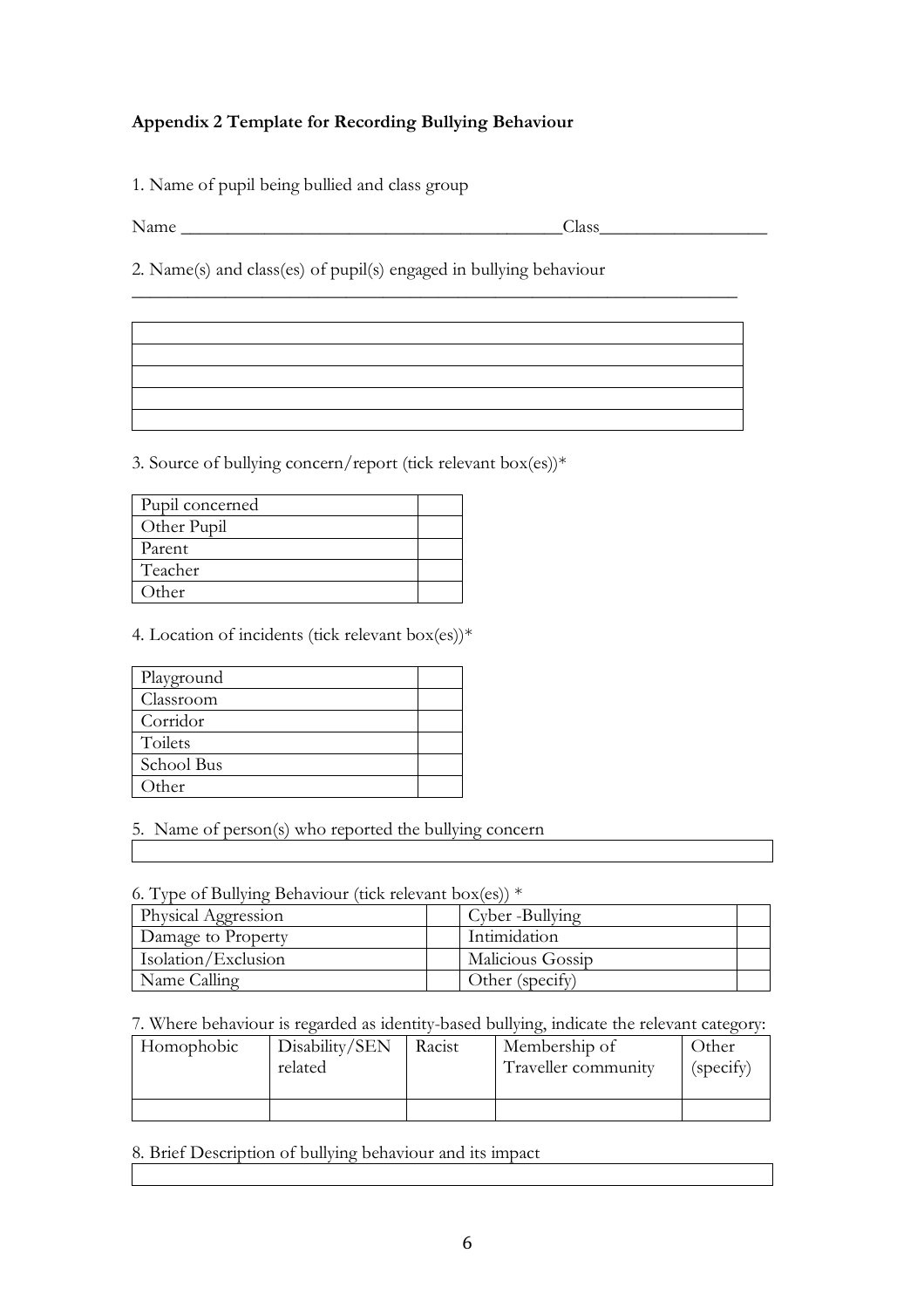9. Details of actions taken

\_\_\_\_\_\_\_\_\_\_\_\_\_\_\_\_\_\_\_\_\_\_\_\_\_\_\_

Signed \_\_\_\_\_\_\_\_\_\_\_\_\_\_\_\_\_\_\_\_\_\_\_\_\_\_\_\_\_\_ (Relevant Teacher) Date

<u> 1980 - Johann Stoff, deutscher Stoffen und der Stoffen und der Stoffen und der Stoffen und der Stoffen und d</u>

Date submitted to Principal/Deputy Principal \_\_\_\_\_\_\_\_\_\_\_\_\_\_\_\_\_\_\_\_\_\_\_\_\_\_\_\_\_\_\_\_\_\_\_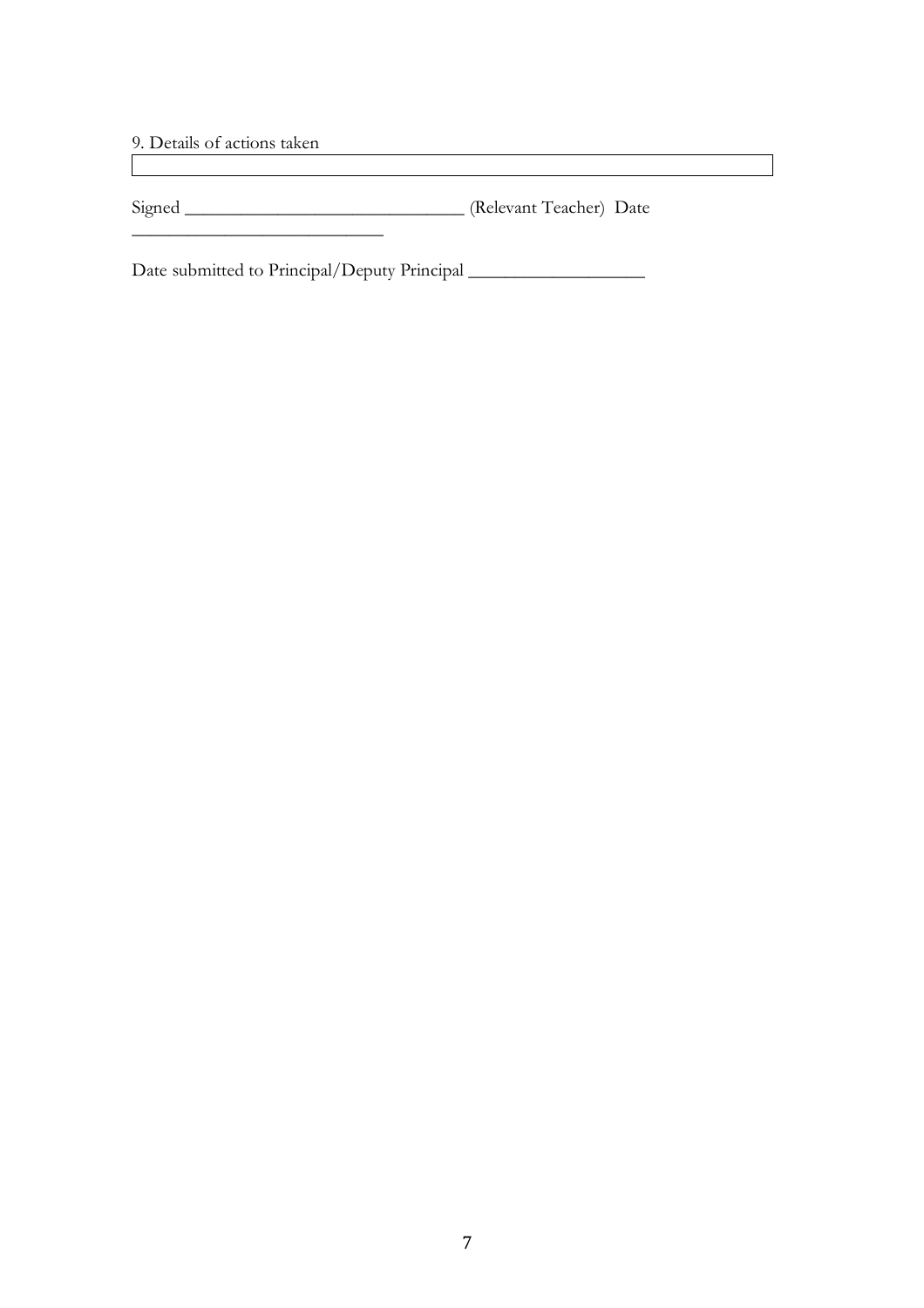## **Appendix 3: Checklist for annual review of the anti-bullying policy and its implementation**

The Board of Management (the Board) must undertake an annual review of the school's anti-bullying policy and its implementation. The following checklist must be used for this purpose. The checklist is an aid to conducting this review and is not intended as an exhaustive list. In order to complete the checklist, an examination and review involving both quantitative and qualitative analysis, as appropriate across the various elements of the implementation of the school's anti-bullying policy will be required.

YES/NO

| Has the Board formally adopted an anti-bullying policy that fully complies with the<br>requirements of the Anti-Bullying Procedures for Primary and Post-Primary Schools?              |  |
|----------------------------------------------------------------------------------------------------------------------------------------------------------------------------------------|--|
| Has the Board published the policy on the school website and provided a copy to the                                                                                                    |  |
| parents' association?                                                                                                                                                                  |  |
| Has the Board ensured that the policy has been made available to school staff<br>(including new staff)?                                                                                |  |
| Is the Board satisfied that school staff are sufficiently familiar with the policy and<br>procedures to enable them to effectively and consistently apply the policy and               |  |
| procedures in their day to day work?<br>Has the Board ensured that the policy has been adequately communicated to all                                                                  |  |
| pupils?                                                                                                                                                                                |  |
| Has the policy documented the prevention and education strategies that the school<br>applies?                                                                                          |  |
| Have all of the prevention and education strategies been implemented?                                                                                                                  |  |
| Has the effectiveness of the prevention and education strategies that have been<br>implemented been examined?                                                                          |  |
| Is the Board satisfied that all teachers are recording and dealing with incidents in<br>accordance with the policy?                                                                    |  |
| Has the Board received and minuted the periodic summary reports of the Principal?                                                                                                      |  |
| Has the Board discussed how well the school is handling all reports of bullying<br>including those addressed at an early stage and not therefore included in the                       |  |
| Principal's periodic report to the Board?                                                                                                                                              |  |
| Has the Board received any complaints from parents regarding the school's handling<br>of bullying incidents?                                                                           |  |
| Have any parents withdrawn their child from the school citing dissatisfaction with the<br>school's handling of a bullying situation?                                                   |  |
| Have any Ombudsman for Children investigations into the school's handling of a<br>bullying case been initiated or completed?                                                           |  |
| Has the data available from cases reported to the Principal (by the bullying recording<br>template) been analysed to identify any issues, trends or patterns in bullying<br>behaviour? |  |
| Has the Board identified any aspects of the school's policy and/or its implementation<br>that require further improvement?                                                             |  |
| Has the Board put in place an action plan to address any areas for improvement?                                                                                                        |  |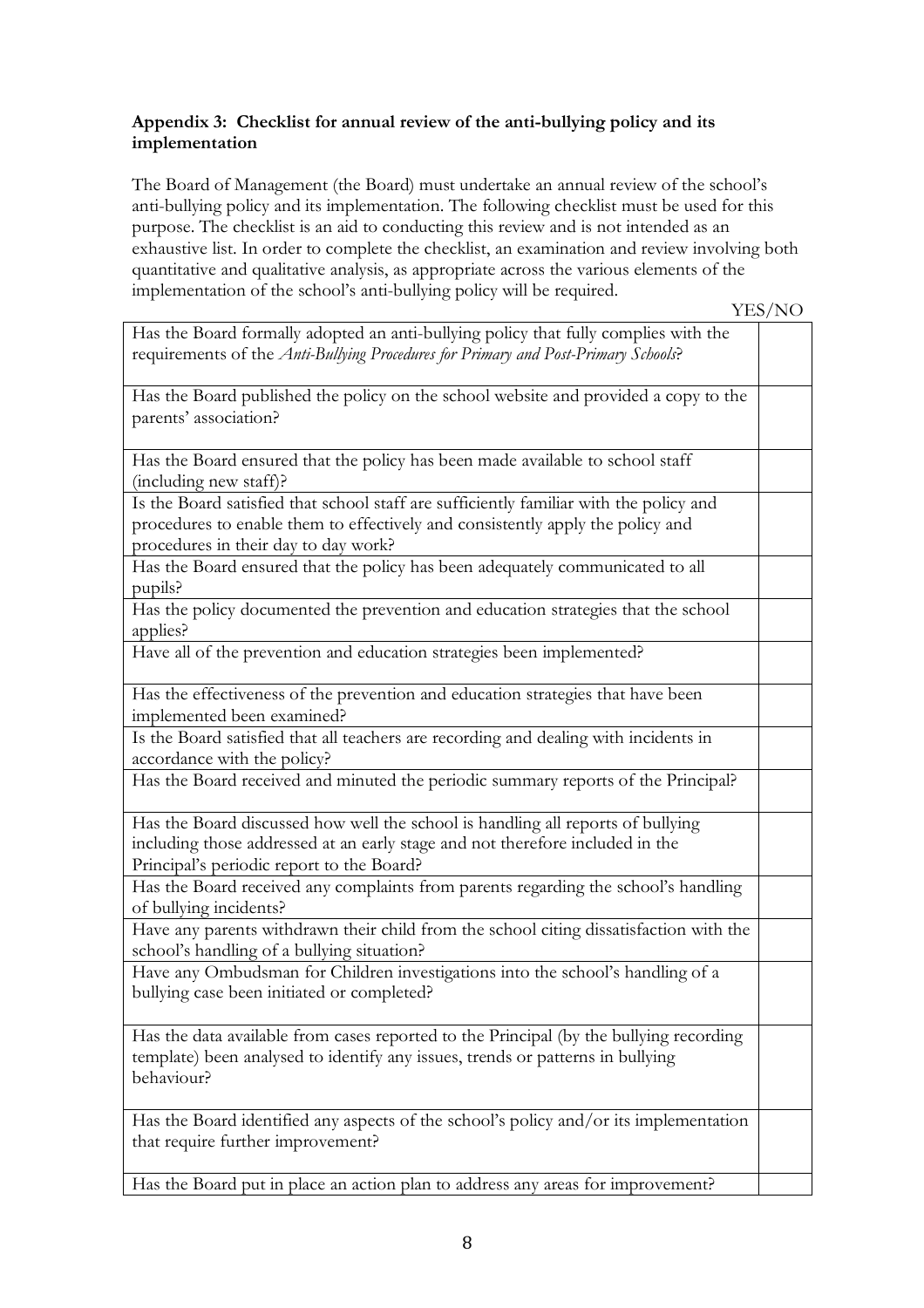| Signed _                         | Date |
|----------------------------------|------|
| Chairperson, Board of Management |      |
|                                  | Date |
| Head of Junior School            |      |